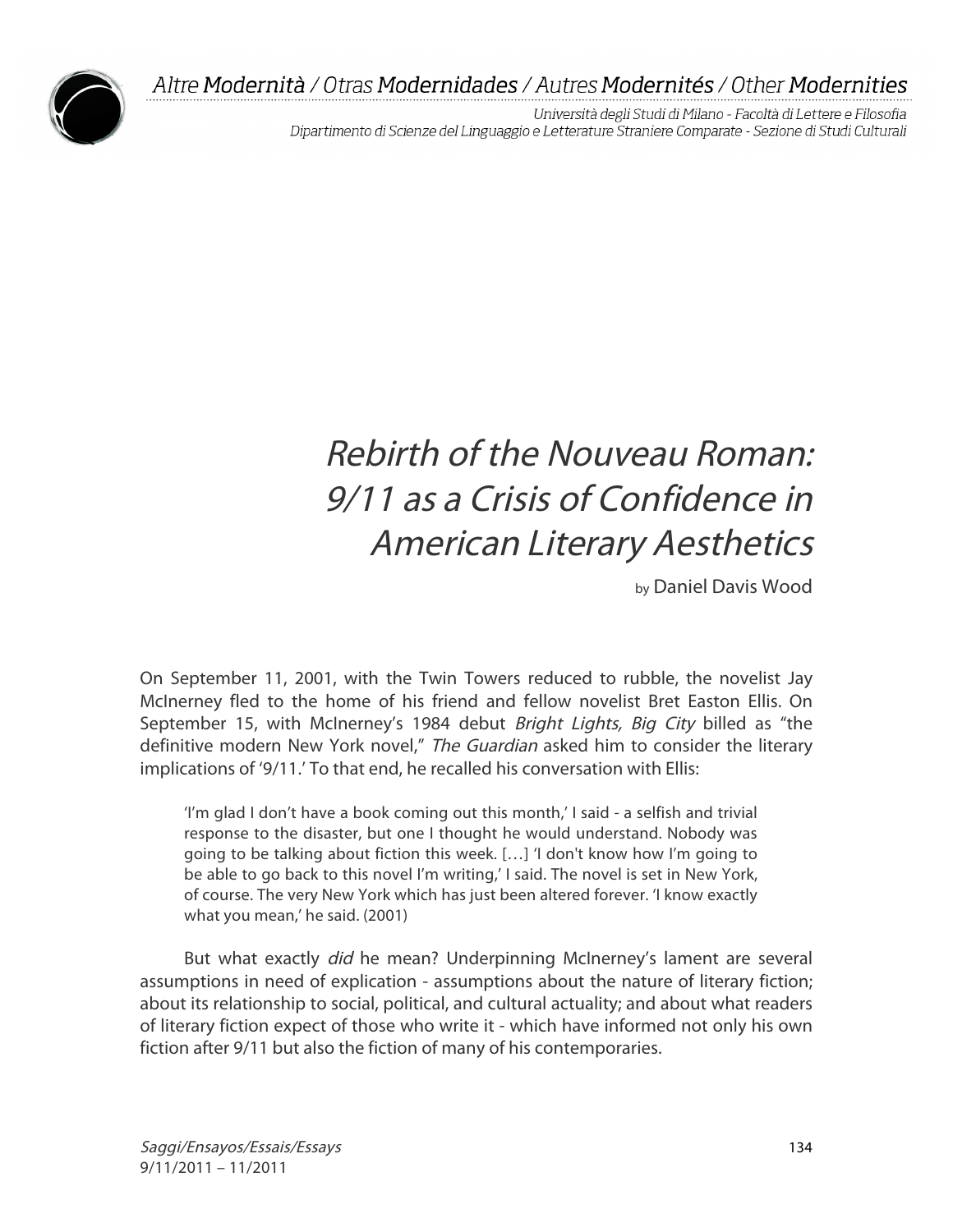

Università degli Studi di Milano - Facoltà di Lettere e Filosofia Dipartimento di Scienze del Linguaggio e Letterature Straniere Comparate - Sezione di Studi Culturali

In this essay, I chart the differing responses to those assumptions amongst those who share them and those who do not - writers and readers alike. My intention, however, is not to produce a work of literary criticism that analyzes various post-9/11 fictions in order to identify their reliance on those assumptions, but to contribute to the literary history of post-9/11 fiction with the suggestion that there is a particular mode of fiction which occupies an important place in that history even though it has not been included in literary-historical scholarship thus far. It has been overlooked, I think, because it refuses to explicitly address 9/11 as a subject, even though it implicitly addresses 9/11 via its literary form; and so I suggest that as publishers, reviewers, and readers have been increasingly attracted to this particular mode of fiction, they have revealed a widespread dissatisfaction with the dominance of post-9/11 fiction by literary realism and have thereby offered a counter-narrative to the view that post-9/11 fiction necessarily and exclusively consists of those works that address 9/11 itself.

My approach is threefold. First I explicate McInerney's assumptions and survey the responses he elicited in making them, and I suggest that the ensuing debate between opponents and supporters of his position discloses a crisis of confidence in the value of fiction in post-9/11 American culture. Then I align myself with Camilla Nelson, author of the most thorough analysis of that debate yet published, before I update her analysis with an account of developments that have taken place since its appearance in 2008. Finally I argue that growing numbers of American readers have sensed a failure amongst American writers to adequately address this crisis of confidence, and have thereby been drawn to - and created a fledgling market for fiction that situates itself within a particularly European literary tradition. This fiction, I suggest, has become the unlikely beneficiary of post-9/11 American literary aesthetics by virtue of readers who find that the problem with contemporary American fiction is not its failure to address the crisis realistically enough, but the attempt to address it realistically at all. Post-9/11, in short, readers have been beset by a disillusionment with realism as a credible mode of fiction, and so they have come to embrace fiction from a literary tradition whose approach to realism has historically ranged from ambivalence to outright hostility.

## A CRISIS OF CONFIDENCE

Jay McInerney's fear that he could not return to his work in progress after 9/11 rests on the assumption that his task as a novelist is to represent social, political, and cultural actuality. His belief that popular interest in literary fiction would diminish in the wake of 9/11 rests on the assumption that his capabilities as a novelist had just been outrun by actuality itself. In combination, these two assumptions betray his crisis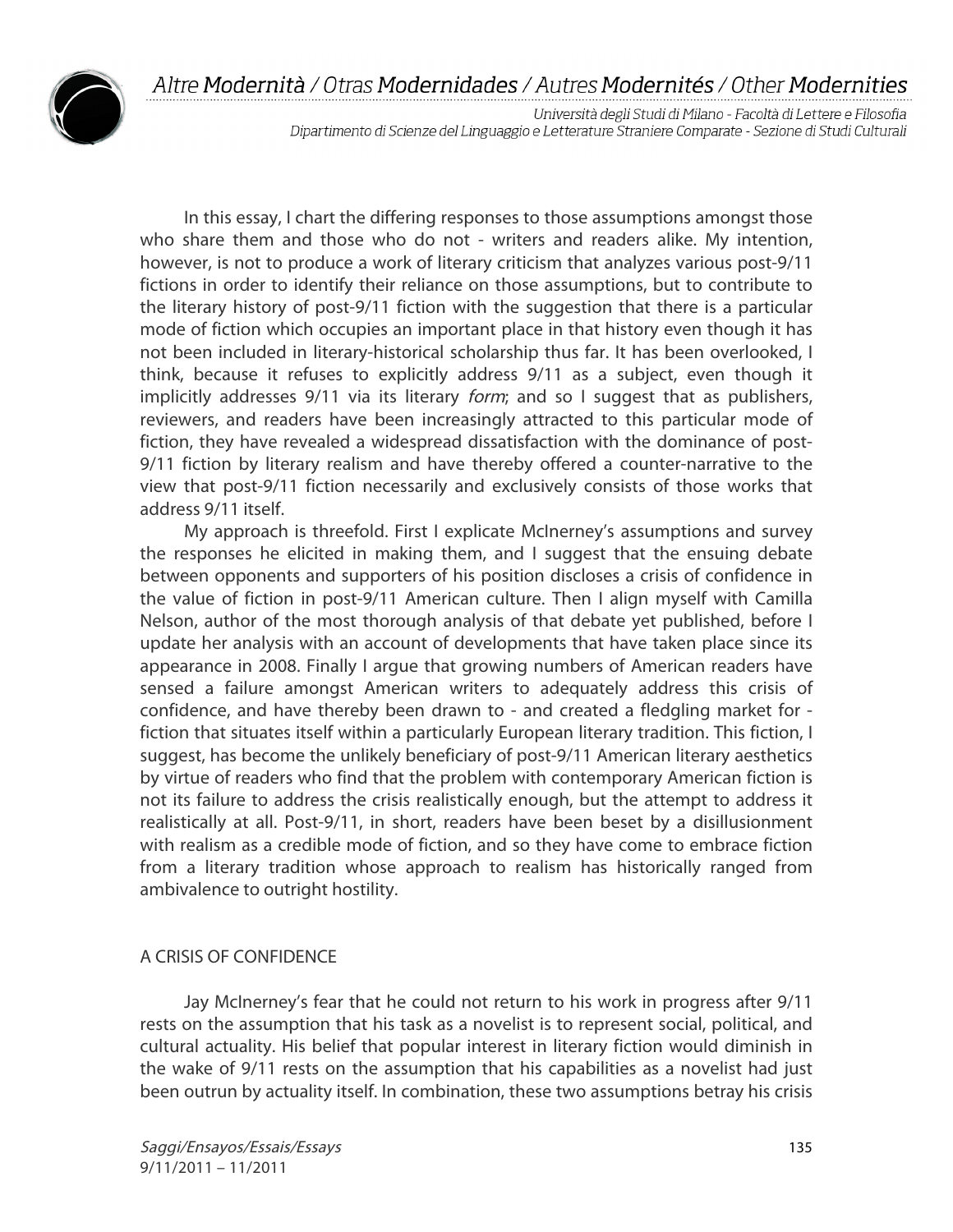

Università degli Studi di Milano - Facoltà di Lettere e Filosofia Dipartimento di Scienze del Linguaggio e Letterature Straniere Comparate - Sezione di Studi Culturali

of confidence: he feels an obligation to respond to 9/11 even as 9/11 undercuts his ability to respond as he believes he must. He is not the only novelist to have voiced this crisis. 9/11, for Don DeLillo, "was so vast and terrible that it was outside imagining even as it happened. We could not catch up to it. […] The writer wants to understand what this day has done to us. Is it too soon?" (2001: 39). "[O]n September 12," Martin Amis concurred, "all the writers on earth were reluctantly considering a change of occupation. [… W]ork in progress had been reduced, overnight, to a blue streak of pitiable babble" (2002).

Three weeks after publishing McInerney's lament, The Guardian featured a response by the critic James Wood (2001). At that time, Wood was still riding the wave of acclaim he received for a year-old essay in which he identified an emerging genre of fiction he called "hysterical realism" (Wood 2000: 41). Naming Thomas Pynchon, Don DeLillo, and David Foster Wallace as the genre's founders and Zadie Smith as its latest practitioner, Wood described these authors' "big contemporary novel[s]" as "perpetual-motion machine[s]" wherein "[s]tories and sub-stories sprout on every page" and "conventions of realism are not being abolished but […] exhausted, and overworked" (ibid.: 41). By this he meant that these authors were casting a veil of verisimilitude over a sort of literary cartoon, exhibiting the realists' affinity for carefully observed character traits and worldly details but including an overwhelming excess of those qualities in order to produce a narrative that was deliberately and consciously beyond credibility. As such, Wood saw something intemperate and thus "inhuman" in hysterical realism, and in *The Guardian* he argued that McInerney's brand of social realism now seemed comparably inhuman because too temperate, too staid, to adequately engage with the quotidian incredibility of his post-9/11 milieu.

While social realism "strives to capture the times [and] to pin down an entire writhing culture," Wood wrote, 9/11 offered a reminder "that whatever [fiction] gets up to, the 'culture' can always get up to something bigger" (2001). "[W]ho would dare to be knowledgeable about politics and society now?" he asked. "It ought to be harder, now, either to bounce around in the false zaniness of hysterical realism or to trudge along in the easy fidelity of social realism" (ibid.). As an alternative, he called for "works of fiction [whose] foci are human and metaphysical before they are social and documentary […] stories, above all, about individual consciousness […] novels that tell us not 'how the world works' but 'how somebody felt about something'" (ibid.). What he wanted, in short, was psychological realism: not a retreat from realism in general, but realism with less emphasis on the convoluted nature of social, political, and cultural actuality and more emphasis on the human experience thereof.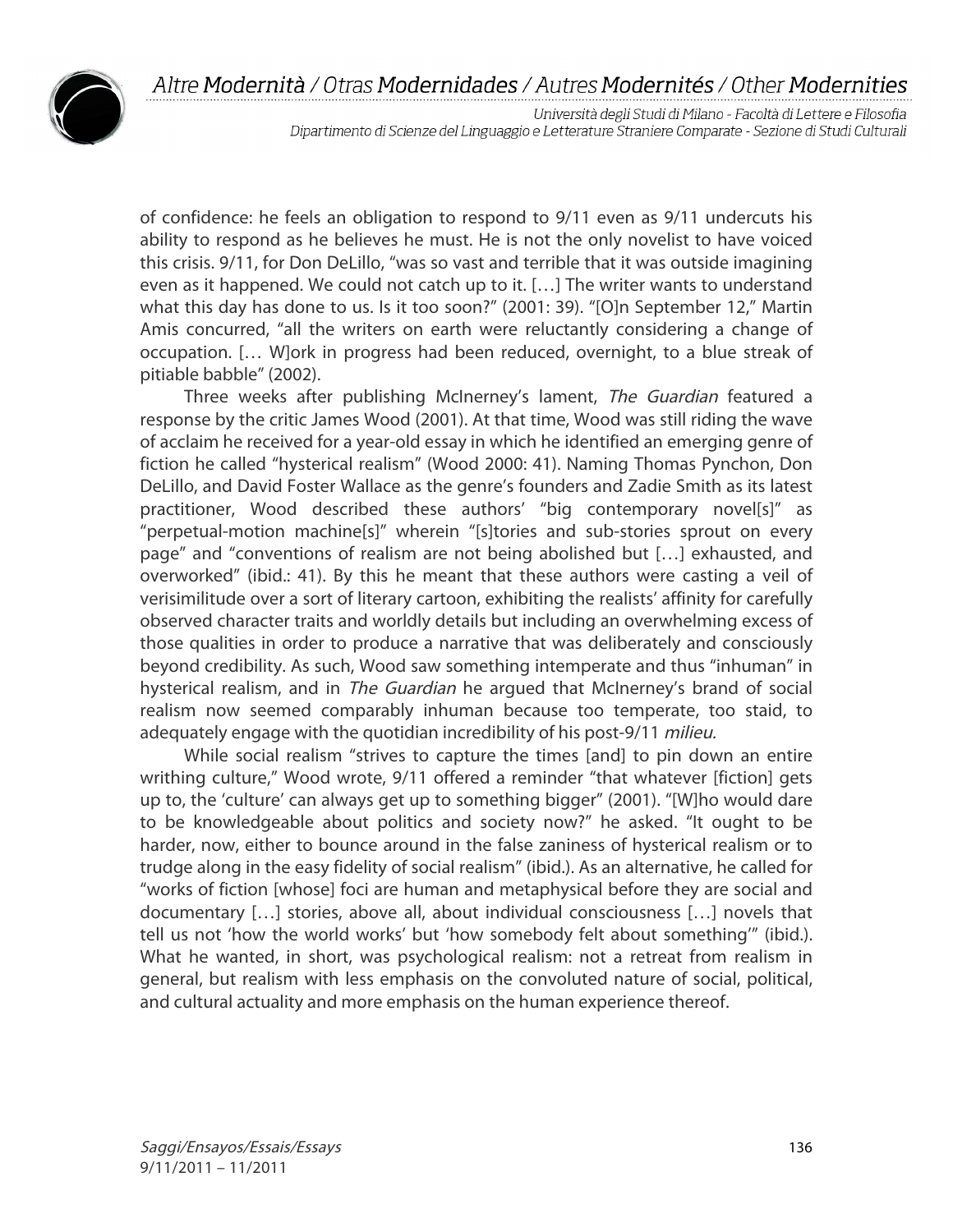

Università degli Studi di Milano - Facoltà di Lettere e Filosofia Dipartimento di Scienze del Linguaggio e Letterature Straniere Comparate - Sezione di Studi Culturali

Of course, there was little new about the divide between McInerney and Wood, nor about the debate that ensued along it. A full 40 years earlier, Philip Roth had lamented the difficulty of the novelist's ostensible obligation to "understand, describe, and then make credible much of American reality" (1961: 224). More than 20 years earlier, with Roth having reluctantly come down in favor of psychological realism, Tom Wolfe used Roth's diagnosis of the novelist's obligations to champion social realism instead (1989: 45-56); and just five years earlier, Jonathan Franzen had argued for some combination of the two (1996: 35-54). Rather than retracing each step in the evolution of this debate, I refer interested readers to Camilla Nelson's superb analysis of it (2008: 50-54, 57-59) and I reiterate her key findings. 9/11, Nelson argued, did not spark a new crisis of confidence in American literary aesthetics so much as it renewed a crisis already in progress: it did not ignite a fresh debate about the relationship between fiction and actuality so much as it rekindled a debate long underway.

## THE DISENCHANTMENT WITH REALISM

Skip to 2008, when Nelson published her analysis. "[T]wo wars, and a series of world-changing events later," she wrote, "a growing number of literary works addressing the global fallout post September 11 [have] enter[ed] the public domain" (2008: 58). The titles named by herself and by other critics of post-9/11 fiction include Jonathan Safran Foer's *Extremely Loud and Incredibly Close*, Claire Messud's The Emperor's Children, Ken Kalfus' A Disorder Peculiar to the Country, John Updike's Terrorist, Jay McInerney's The Good Life, and Don DeLillo's Falling Man (see Nelson 2008; Gray 2008: 130; Miller 2008: 32; Jones and Smith 2010: 933). But insofar as each of these novels was written in the context of the above tension between psychological realism and social realism, each one tends to favor either of those varieties of realism without rejecting realism altogether. Despite a preference for psychological interiority over social externality or vice-versa, each one is similarly "set in a disenchanted modern cityscape inhabited by middle- or lower-middle-class characters" as it strives towards some conception of post-9/11 verisimilitude, plausibility, and thus credibility (Jones and Smith 2010: 934). Only since 2008, however, have critics and readers of these novels begun expressing misgivings about such a recourse to realism as a means of conveying the crisis of 9/11 - which is to say that Nelson's survey is now in need of an update as reader responses to the above works have since taken the debate she surveyed in a direction as yet uncharted.

Fittingly, the first complaints against the recourse to realism came from Zadie Smith, whose White Teeth was cited by James Wood as a textbook case of hysterical realism. In a long review of Joseph O'Neill's Netherland, a classically realist portrayal of intercultural relations in post-9/11 New York (2008), Smith declared that "realism has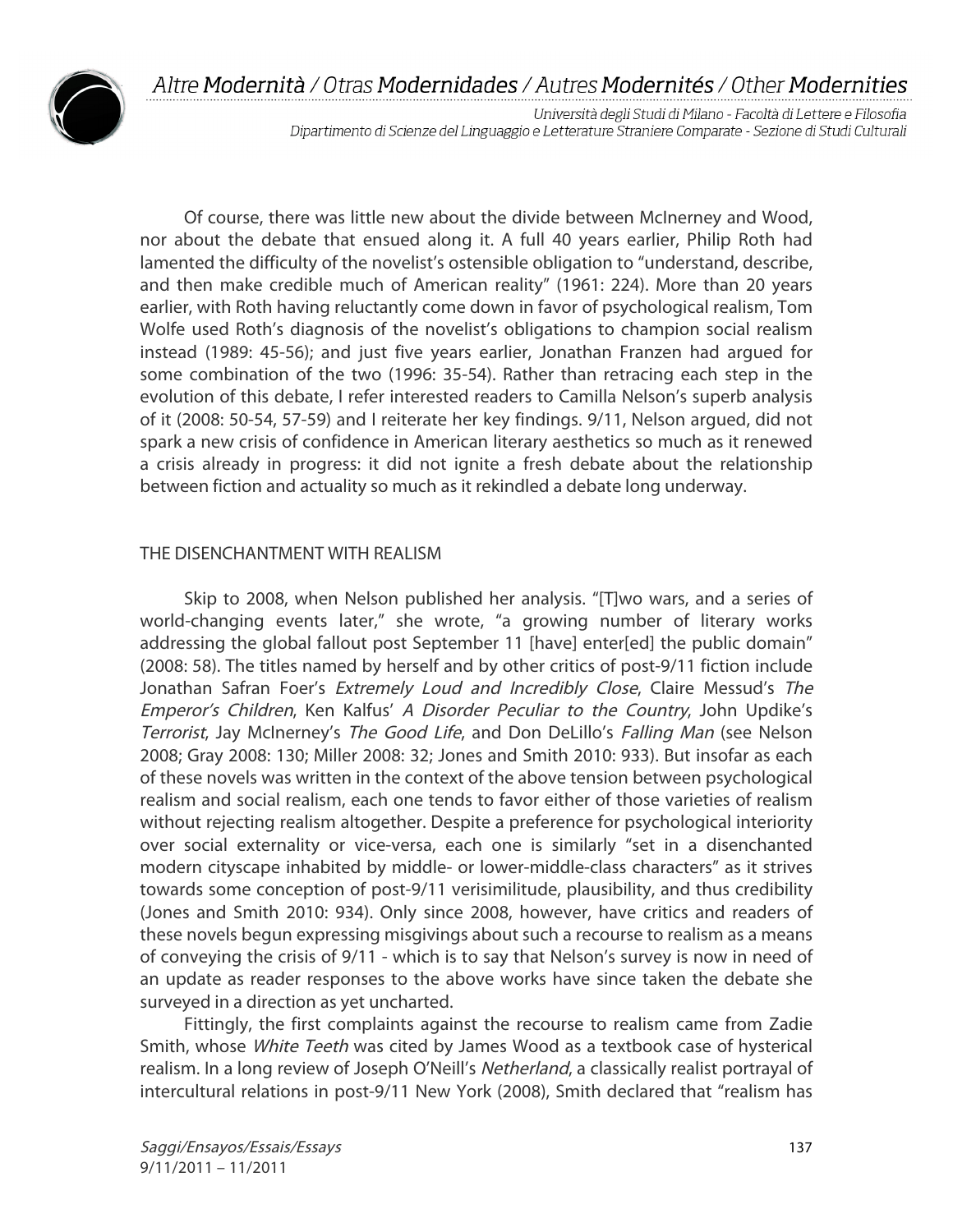

Università degli Studi di Milano - Facoltà di Lettere e Filosofia Dipartimento di Scienze del Linguaggio e Letterature Straniere Comparate - Sezione di Studi Culturali

had the freedom of the highway for some time […] with most other exits blocked," but that, with *Netherland*, it had reached - and breached - a sort of critical mass:

For Netherland, our receptive pathways are so solidly established that to read this novel is to feel a powerful, somewhat dispiriting sense of recognition. It seems perfectly done - in a sense that's the problem. It's so precisely the image of what we have been taught to value in fiction that it throws that image into a kind of existential crisis. (2008)

For Smith, O'Neill's attempt to convey the consequences of 9/11 by striving toward verisimilitude was flawed - not credible - insofar as that very striving is predicated on the novelist's failure to internalize the crisis of 9/11. An internalization of that crisis would necessarily preclude any recourse to realism, so that, in approaching the event and its aftermath without fundamentally altering his literary practice, O'Neill failed to register and to convey an experience of the crisis it ignited. As Smith saw it, post-9/11 realism attempted to *contain* rather than convey the crisis, and so essentially distanced itself from the very thing with which it maintained a pretense of engaging.

After Smith presented her complaints to the broad readership of The New York Review of Books, they found an echo in academe when the scholars Richard Gray and Michael Rothberg reissued them in American Literary History.

Writing in late 2008, Gray contended that post-9/11 fiction needed to better acknowledge the crisis of 9/11 by disclosing "a recalibration of feeling so violent and radical that it resists and compels memory, generating stories that cannot, yet must, be told" (2009: 129). But, citing Don DeLillo's "beautifully structured" Falling Man as an example, he complained, like Smith, that "the structure is too clearly foregrounded [and] the style excessively mannered" in a way that left DeLillo ameliorating the severity of the very crisis he was purportedly compelled to convey (ibid.: 132). Finding the same to be true of the other novels cited above, Gray wondered "just how new, or at least different, the structures of these books are," and concluded: "for the most part, not at all. [… They] simply assimilate the unfamiliar into familiar structures. The crisis is, in every sense of the word, domesticated" (ibid.: 134).

In early 2009, Gray's diagnosis elicited Rothberg's assent. "While American novelists have […] announced the dawn of a new era following the attacks on New York and Washington D.C.," wrote Rothberg, "the form of their works does not bear witness to fundamental change" (2009: 152).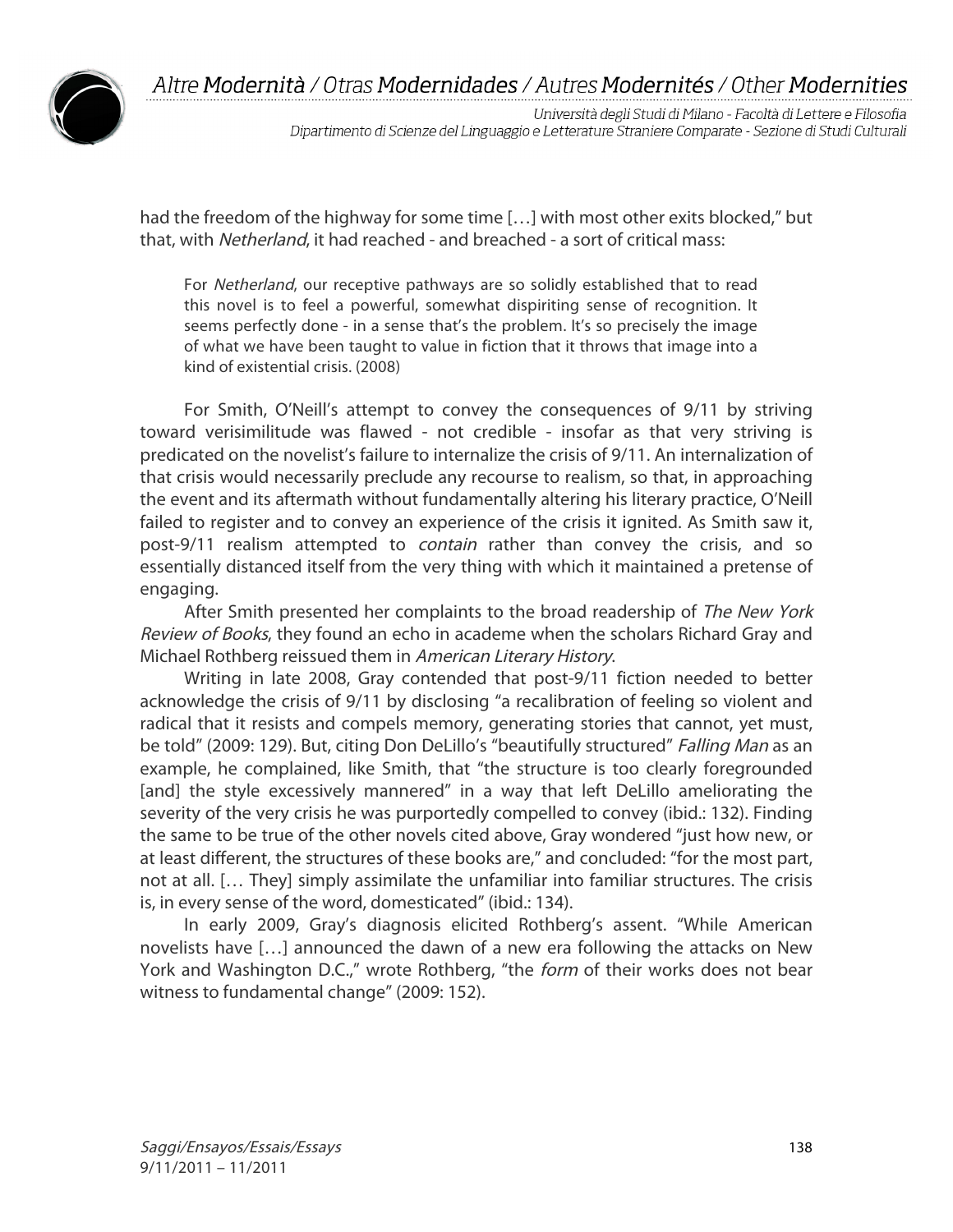

Università degli Studi di Milano - Facoltà di Lettere e Filosofia Dipartimento di Scienze del Linguaggio e Letterature Straniere Comparate - Sezione di Studi Culturali

Crucially, though, neither he nor Gray went on to reject realism outright but only to advocate another readjustment of its foci. Gray asked for a blend of psychological and social realism that would reveal the interiority of the ethnic minority citizens of an America in crisis as the outside world intrudes upon it. Rothberg asked for a similar blend revealing the interiority of the citizens of other nations who watch the American crisis unfold at a distance and yet sense its influence on their own societies - and, as a prime example of that sort of fiction, he praised Joseph O'Neill's Netherland, the very novel Zadie Smith dismissed.

Critics of realism thus agreed that 9/11 rendered realism problematic, but they reached no agreement on what exactly a less problematic post-9/11 fiction would look like. If, for James Wood, neither social realism nor hysterical realism can adequately convey the crisis of 9/11; and if, for Gray and Rothberg, neither pure social realism nor pure psychological realism can do so; and if, for Zadie Smith, no mixture of social and psychological realism can do so, then what alternative remains? Is fiction even capable of adequately conveying the crisis at all; and, if so, how?

### REBIRTH OF THE NOUVEAU ROMAN

Despite their differing opinions on Netherland, Smith, Gray, and Rothberg all found something newly dissatisfying about the hitherto satisfying staples of characterization and conflict, drama and denouement, which now seemed to evade rather than engage the inexpressibility of post-9/11 social, political, and cultural actuality. However, only Smith proposed an alternative that seems to me to have genuinely struck a chord with readers who shared her dissatisfaction. In her review of Netherland, she contrasted it with, and ultimately celebrated, the English writer Tom McCarthy's debut novel *Remainder*. Opening with its narrator being crushed by "something falling from the sky," perhaps airplane parts (McCarthy 2007: 5), and closing with the narrator hijacking a plane to embark on a suicide flight, Remainder implicitly invokes 9/11 and so positions itself as a work of post-9/11 fiction. In the narrative interim, though, it explicitly refuses verisimilitude in a way that rebukes and ridicules those who strive toward it. The narrator receives a fortune in compensation from the company that owned whatever 'something' fell from the sky and hit him, and he uses his payout to employ actors to re-enact a series of banal events he remembers from his past. In doing so, he himself strives toward verisimilitude - orchestrating increasingly detailed, complex, and supposedly accurate re-enactments - but to no avail, as there is no way for him to fully and faithfully evoke the actuality he remembers. At the same time, he shows no interest in his own social, political, and cultural actuality - "I got an urge to go and check up on the outside world," he says: "Nothing much to report" (ibid.: 154-5) - and so he grows increasingly obsessed with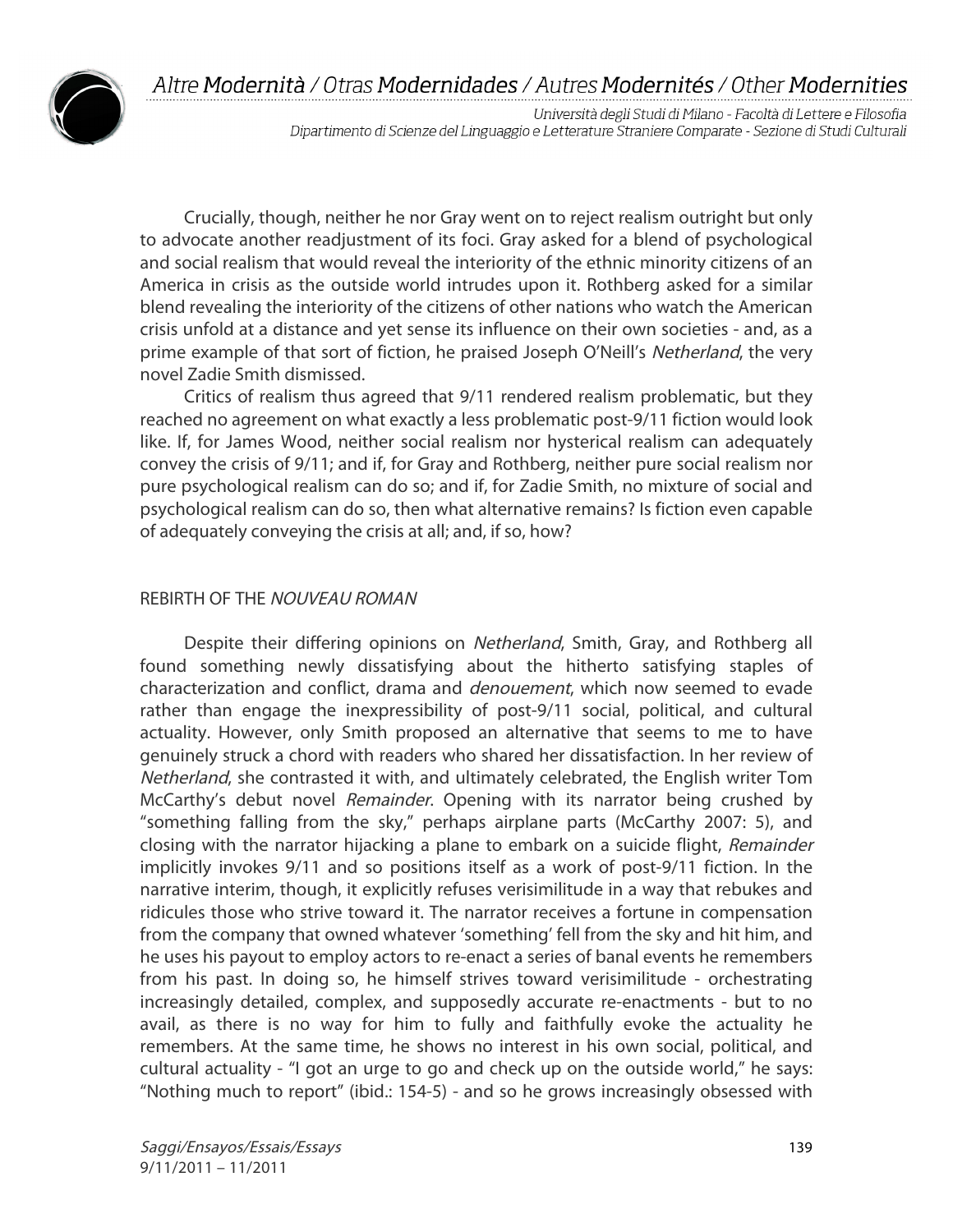

Università degli Studi di Milano - Facoltà di Lettere e Filosofia Dipartimento di Scienze del Linguaggio e Letterature Straniere Comparate - Sezione di Studi Culturali

superficially reconstructing an actuality that is lost to him. In a sense, then, Remainder finds a way to embody the crisis of 9/11: it acknowledges the irreclaimability of actuality and writes that very irreclaimability into its own aesthetics.

In reviewing *Remainder*, Zadie Smith recognized its literary lineage when she repeatedly named as its progenitor the work of the novelist and literary theorist Alain Robbe-Grillet. As well as the fiction he produced in the 1950s and 1960s, Robbe-Grillet's lasting achievement has been his advocacy for the *nouveau roman*, a type of avant-garde fiction which rejects verisimilitude in favor of formal innovation, which engages rather than evades its own inadequacies as a means of representing actuality, and which thus holds a fascination with its own poetics over and above any concern with 'the real world.' In 1957, writing against the dominance of both the social realism of Balzac and the psychological realism of Flaubert - and, post-World War II, writing in the thick of the Modernist crisis of authority (see Britton 1992) - Robbe-Grillet called for "writers [to be] aware […] that the systematic repetition of the forms of the past is not only absurd and sterile, but can even become harmful" (1957: 45). Thus championing an abandonment of characterization and story (ibid.: 59-65) and of social, political, and cultural commentary in fiction (ibid.: 65-70), he asked, in short, for something like Remainder: a novel that revels in plotlessness, that undermines characterization, that fetishizes stasis, and that does not reflect on social, political, and cultural actuality so much as it self-reflects on the limitations of its own ability to reflect on such things.

In the mid-twentieth century, the *nouveau roman* flourished amongst the European avant-garde, from Robbe-Grillet's contemporaries Maurice Blanchot, Nathalie Sarraute, Margeurite Duras, Michel Butor, and Claud Simon, through to later figures such as Thomas Bernhard in Austria, W.G. Sebald in Germany, Italo Calvino in Italy, Enrique Vila-Matas in Spain, and Ann Quin in England. Comparatively few practitioners emerged in America, however, with the possible exceptions of Gilbert Sorrentino and David Markson. American avant-garde readers largely preferred the freewheeling postmodernism of Thomas Pynchon, the minimalist absurdism of Donald Barthelme, and the metafiction of John Barth and Robert Coover, while mainstream readers continued to prefer realism such that, in 2000, the arch-realist John Updike could claim without much dissent that "a writer at his peril strays too far from realism [… e]specially in [America], where realism is kind of our thing" (Gardner 2000). Now, though, it seems to me that one of the consequences of the realists' failure to internalize the crisis of 9/11 has been an American embrace of the *nouveau* roman - not just insofar as a hitherto untapped readership has been attracted to it, but insofar as a whole institutional apparatus of publishers and critical venues has developed for the purposes of producing it, promoting it, evaluating it, and calling for more of it.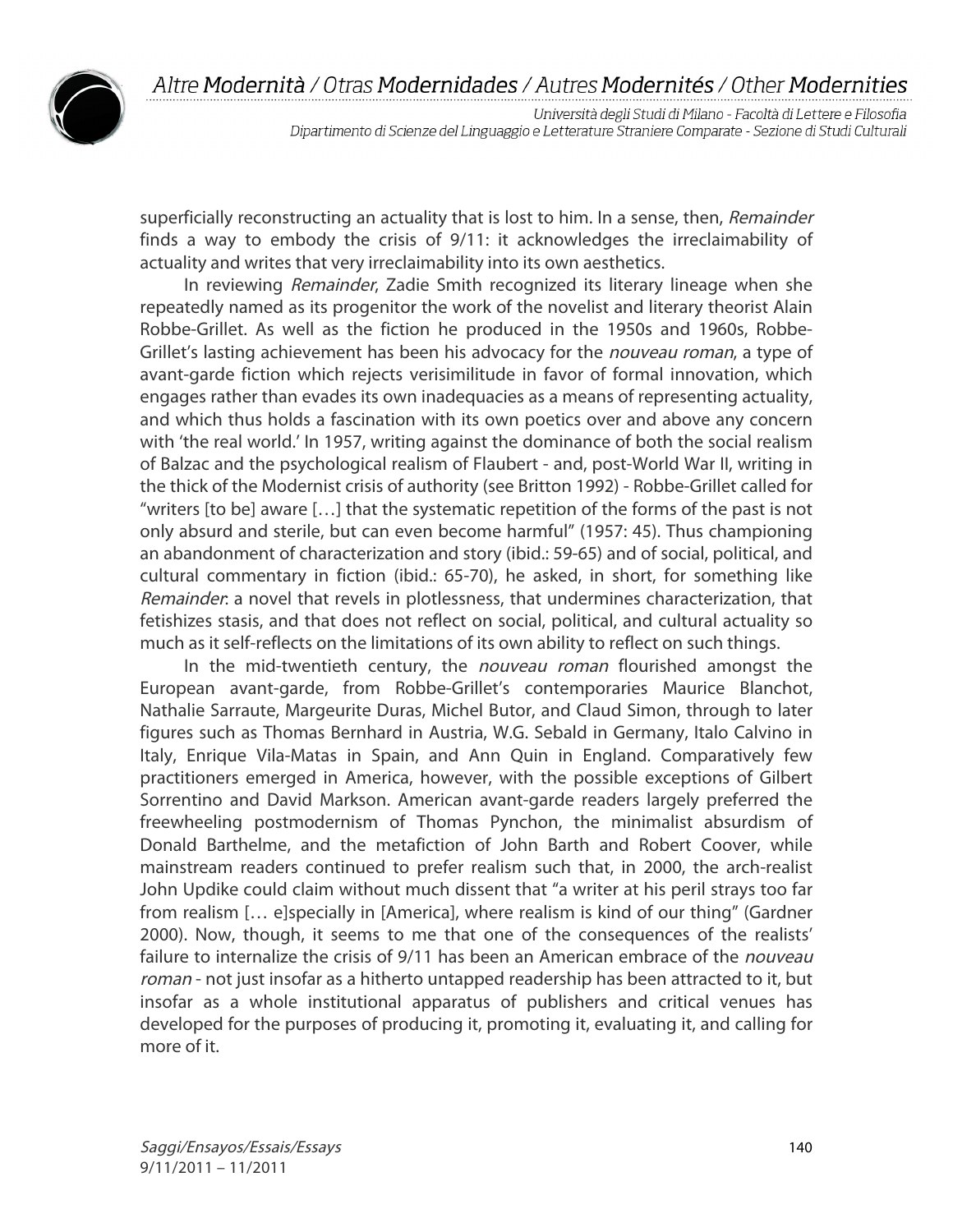

Università degli Studi di Milano - Facoltà di Lettere e Filosofia Dipartimento di Scienze del Linguaggio e Letterature Straniere Comparate - Sezione di Studi Culturali

Dissatisfied with the failure of American writers to internalize the crisis of 9/11, American readers have turned to a literary tradition whose formal aesthetics represent an internalization of crisis broadly conceived, even when dealing with subjects other than 9/11.

As I see it, this turn began in 2001 with the founding of Melville House Publishing, an outgrowth of the literary weblog 'Moby Lives' dedicated to fostering original avant-garde fiction. Then, in 2005, the critic Scott Esposito founded the online journal The Quarterly Conversation as a forum through which to call attention to avant-garde fiction in general and the European avant-garde in particular; and, in 2006, the University of Illinois acquired and rejuvenated the Dalkey Archive Press founded in 1984 as a partner of *The Review of Contemporary Fiction*, a journal of avant-garde criticism - specifically in order to bring translated European fiction to America. At that point, the institutional structures were in place for the nouveau roman to garner its current readership - and, since 2008, the strength of those structures and that readership has been underscored by a number of attacks against them.

In early 2010, the novelist David Shields published Reality Hunger, a Zadie Smithstyle assault on contemporary realism which concluded, contrary to Smith, that writers of fiction need to allow "larger and larger chunks of 'reality'" into their work via the inclusion of memoir and reportage (2010: 3). At about the same time, Ted Genoways, editor of the Virginia Quarterly Review, took to Mother Jones to share Shields' view -"[G]iving two shits about the world," he wrote, "has gotten crushed under the boot sole of postmodernism" (2010) - and then the New York Observer critic Lee Siegel rounded out this emerging triumvirate of aggressive realists when he lamented that, nowadays, "no one goes to a current novel or story for the ineffable private and public clarity fiction once provided" (2010). It wasn't long, though, before The Quarterly Conversation devoted more than 5,000 words to opposing this triumvirate by upending Shields' manifesto with the suggestion that "our hunger for reality is the biggest fiction of all" (Brown 2010), which followed a similar excoriation in The Guardian, several months before Reality Hunger went to press, written, of course, by Zadie Smith (2009a: 2).

However, if the best defense is a good offense, then the strength of the support for the *nouveau roman* would come not from responses to its opponents but from alternatives to their arguments, and the first concerted alternative came from Dalkey Archive. Having already published early nouveaux romans by Ann Quin and Gilbert Sorrentino in the 1980s, Dalkey Archive inaugurated the Best European Fiction series in late 2009 to offer American readers an annual anthology of new work by writers from a literary tradition more respectful towards, and clearly influenced by, the nouveau roman. Tellingly, Zadie Smith wrote the preface to Best European Fiction 2010 and asserted that none of the writers therein "mentions O. Henry  $[...]$  o]r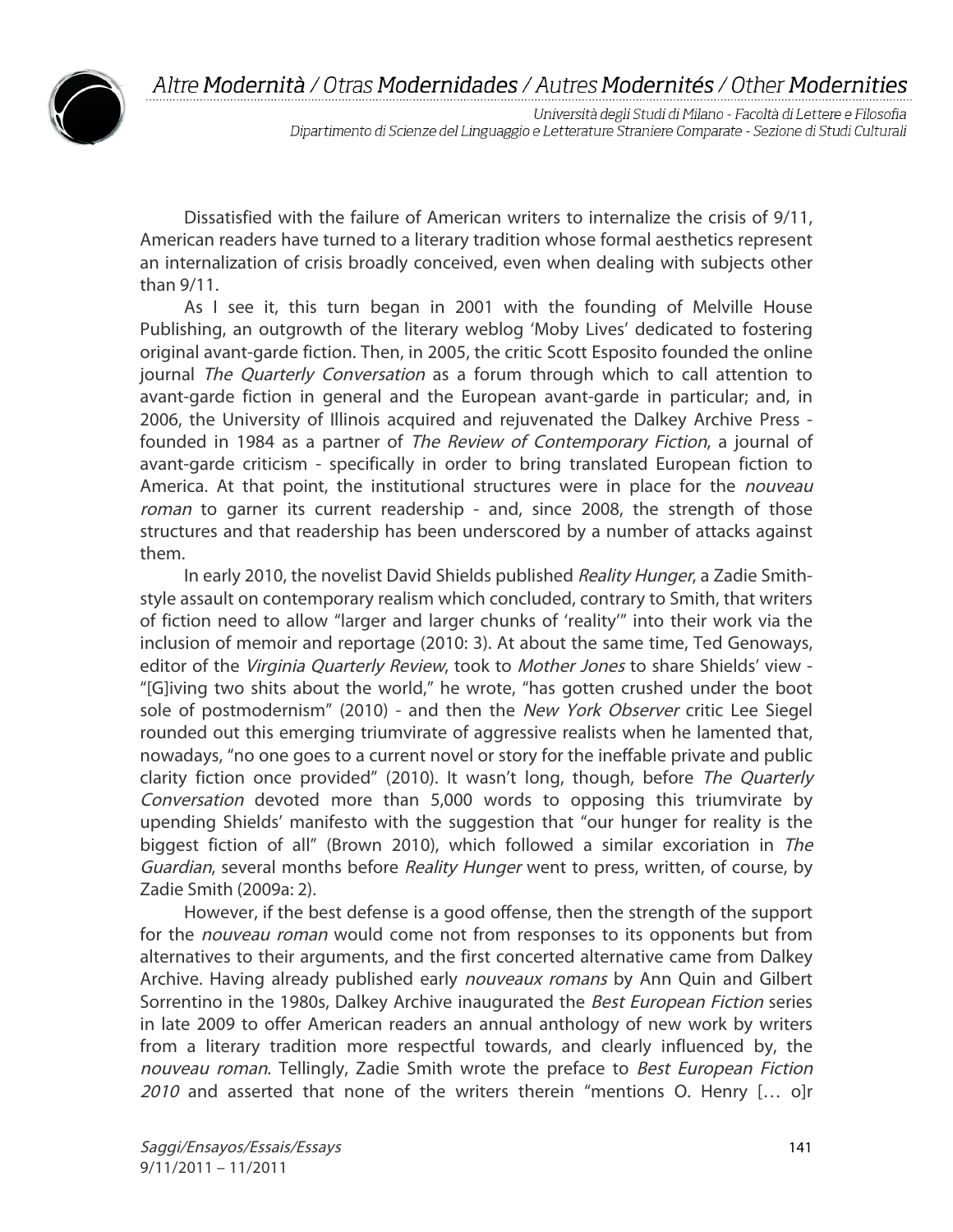

Università degli Studi di Milano - Facoltà di Lettere e Filosofia Dipartimento di Scienze del Linguaggio e Letterature Straniere Comparate - Sezione di Studi Culturali

Hemingway. Laurels are offered instead to the likes of John Barth and Donald Barthelme [... and] Beckett, Bernhard, Sebald, Claud Simon" (2009b: xii). The Quarterly Conversation ran a rave review and offered particular praise to the Icelandic author Steiner Bragi who, it was said, "cuts to the heart of and transcends the problem" - "that it's all a sham [and] verisimilitude is sleight of hand" (Elkin 2009).

Then, in late 2010, Melville House joined the effort when it published The Canal, the debut novel by Tom McCarthy's close friend Lee Rourke (2010a). Like McCarthy's Remainder, Rourke's *Canal* is implicitly a post-9/11 novel insofar as it features a long meditation on suicide bombing and the London attacks of July 7, 2005; yet it too rejects verisimilitude when its narrator similarly disengages from social, political, and cultural actuality in an effort to deliberately enter a state of almost catatonic stasis. Rourke had earlier taken to *The Guardian* to praise the *nouveau romancier* Ann Quin: he wondered why "no one else seem[s] to remember this writer from the front rank of Britain's literary avant-garde" and thanked Dalkey Archive, her American publishers, for keeping her in print (2007). Upon the release of his own *nouveau roman*, The Quarterly Conversation ran a rave review (Bursey 2010) before Rourke and McCarthy jointly and publicly celebrated their particular literary tradition upon the publication of What Ever Happened to Modernism? by the critic Gabriel Josipovici (2010). In that book, Josipovici - himself a practicing *nouveau romancier* ever since he debuted with The Inventory (1968) - defines Modernist literature as literature self-aware enough to acknowledge its own inadequacies, and in doing so he offers great appreciation to Alain Robbe-Grillet and the *nouveau roman*. In *The Guardian*, his book won a rave review by Tom McCarthy (McCarthy 2010) and then won further acclaim when The Guardian published a conversation between McCarthy and Lee Rourke wherein they praised Josipovici, Blanchot, and other such *nouveau romanciers* (Rourke 2010b).

This year, the *nouveau roman* has thrived as Melville House followed up The Canal with Lars Iyers' Spurious (2011). Already the author of two books on Blanchot, Iyer has written a classic *nouveau roman* - a long, circumlocutory conversation between two navel-gazing academics obsessed with the minutiae of daily life - which name-checks various *nouveau romanciers* including Gabriel Josipovici. The Quarterly Conversation, of course, ran a rave review (Auerbach 2011), and, just after that review was published, Dalkey Archive announced that Melville House alumnus Lee Rourke will represent English literature in the forthcoming *Best European Fiction 2012* anthology. Another rave review in The Quarterly Conversation is, presumably, pending.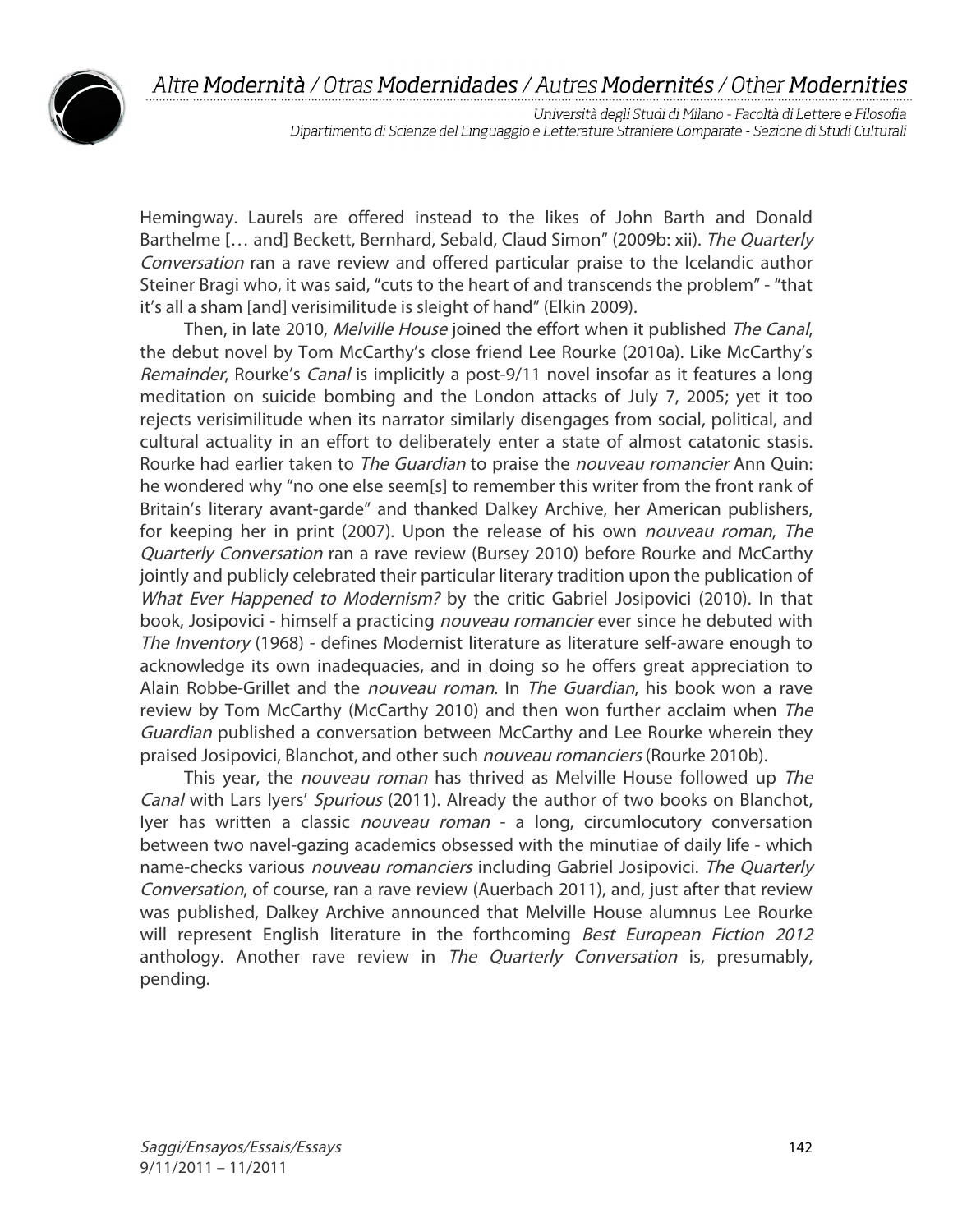

Università degli Studi di Milano - Facoltà di Lettere e Filosofia Dipartimento di Scienze del Linguaggio e Letterature Straniere Comparate - Sezione di Studi Culturali

The path that connects the collapse of the Twin Towers to *Remainder, The Canal,* Spurious, and the *nouveau roman* more generally is, admittedly, long and winding. It would be foolish to pretend that the connection is an obvious one. But novels such as these would not have been written and published unless there were people out there willing to read them and critics willing to push them into readers' hands; and those people involved in the writing, production, distribution, and reception of such novels are largely motivated, I think, by a dissatisfaction with realism as a mode of fiction. Some of those dissatisfied with realism have blamed their dissatisfaction on the realists' failure to acknowledge the limitations of their mode of fiction - a failure brought to prominence, of course, in realist responses to the crisis of 9/11. As such, the attraction of readers to the contemporary *nouveau roman* as an alternative to post-9/11 realism positions the contemporary *nouveau roman* itself - including but not limited to the abovementioned titles - as a substratum of post-9/11 fiction deserving inclusion in the post-9/11 literary history, one whose refusal to explicitly address post-9/11 social, political, and cultural actuality is implicitly a response to that actuality and a statement on its relationship to fiction. In short, I think, we are witnessing the rebirth of a literary tradition originally born from a crisis that precedes 9/11 but that has nevertheless resulted in the literary internalization of crisis in general, thereby attracting the attention of American readers with a hunger for a more credible response to crisis than the response on offer in the polite realism of the American literary mainstream. In writing the literary history of post-9/11 fiction, then, we should accordingly broaden our definition of that phenomenon to make space for those works whose attempts at coming to grips with 9/11 involve acknowledging that the event and its aftermath are beyond their grasp.

## WORKS CITED

Amis M., 2002, "The voice of the lonely crowd," The Guardian: <http://gu.com/p/xfcep>. (August 10, 2011)

Auerbach D., 2011, "'Pile of Shit Reviews Profound Philosophical Rhapsody," The Quarterly Conversation 23: <http://ow.ly/4HM9k>. (August 10, 2011)

Britton C., 1992, The Nouveau Roman: Fiction, Theory, and Politics, St. Martin's Press, New York.

Brown D., 2010, "Novel Ideas? Problems With Reality Hunger by David Shields," The Quarterly Conversation 21: <http://ow.ly/4HMaZ>. (August 10, 2011)

Bursey J., 2010, "The Canal by Lee Rourke," The Quarterly Conversation 22: <http://ow.ly/4HMce>. (August 10, 2011)

DeLillo D., 2001, "In the Ruins of the Future," Harper's December 2001, pp. 33-40.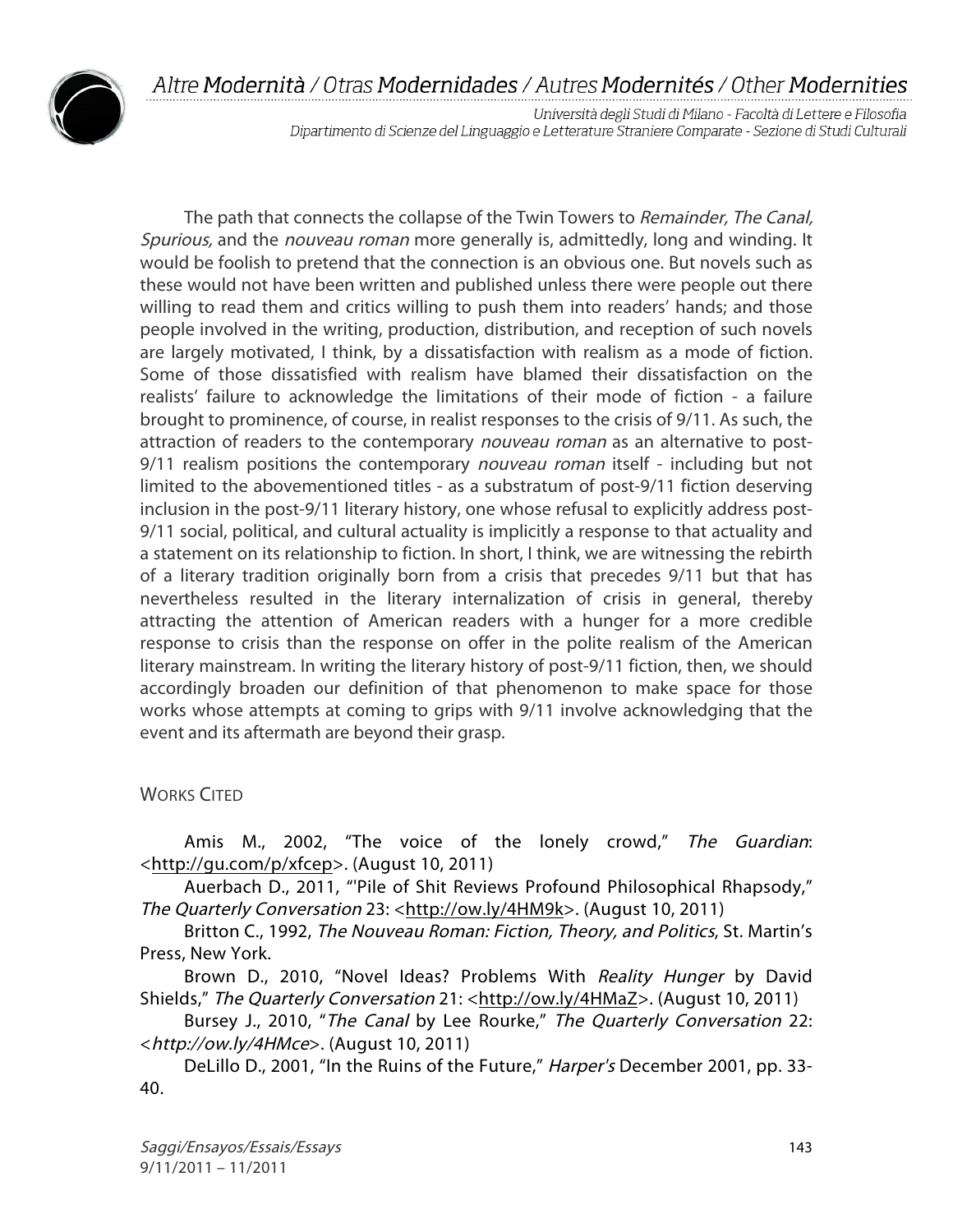

Università degli Studi di Milano - Facoltà di Lettere e Filosofia Dipartimento di Scienze del Linguaggio e Letterature Straniere Comparate - Sezione di Studi Culturali

Elkin L., 2010, "The So-Called Other Europe," The Quarterly Conversation 19: <http://ow.ly/4HMgW>. (August 10, 2011)

Franzen J., "Perchance to Dream," Harper's April 1996, pp. 35-54.

Gardner D., 2000, "The *Salon* Interview: John Updike," Salon: <http://ow.ly/4HMiw>. (August 10, 2011)

Genoways T., 2010, "The Death of Fiction?," Mother Jones January/February 2010: <http://ow.ly/4HMkj>. (August 10, 2011)

Gray R., 2009, "Open Doors, Closed Minds: American Prose Writing at a Time of Crisis," American Literary History 21.1, pp. 128-51.

Iyer L., Spurious, Melville House Publishing, New York.

Jones D.M. and M.L.R. Smith, 2010, "Terror and the Liberal Conscience: Political Fiction and Jihad - The Novel Response to 9/11," Studies in Conflict & Terrorism 33, pp. 933-48.

Josipovici G., 1968, The Inventory, Michael Joseph, London.

—., 2010, What Ever Happened to Modernism?, Yale U.P., New Haven, Connecticut.

McCarthy T., 2007, Remainder, Alma Books, London.

—., 2010, "What Ever Happened to Modernism? by Gabriel Josipovici," The Guardian: <http://gu.com/p/2jbqn>. (August 10, 2011)

McInerney J., 2001, "Brightness falls," The Guardian: <http://gu.com/p/xgz5z>. (August 10, 2011)

Miller C., 2008, "9/11 and the Novelists," Commentary December 2008, pp. 32-35.

Nelson C., 2008, "You Can't Write a Social Novel After September 11," New Writing 5.1, pp. 50-64.

O'Neill J., 2008, Netherland, Pantheon, New York.

Robbe-Grillet A., 1957, "On Some Outdated Notions," in A. Robbe-Grillet and Barbara Wright (trans.), 1965, *Towards a New Novel*, Calder and Boyars, London, pp. 58-74.

Roth P., 1961, "Writing American Fiction," Commentary March 1961, pp. 223- 33.

Rothberg M., 2009, "A Failure of the Imagination: Diagnosing the Post-9/11 Novel: A Response to Richard Gray," American Literary History 21.1, pp. 152-58.

Rourke L., 2007, "Who cares about Ann Quin?," The Guardian: <http://gu.com/p/xqky5>. (August 10, 2011)

—., 2010a, The Canal, Melville House Publishing, New York.

 $-$ , 2010b, "In conversation: Lee Rourke and Tom McCarthy," The Guardian: <http://gu.com/p/2jyh6>. (August 10, 2011)

Siegel L., 2010, "Where Have All the Mailers Gone?," The New York Observer: <http://t.co/DJSOrfd>. (August 10, 2011)